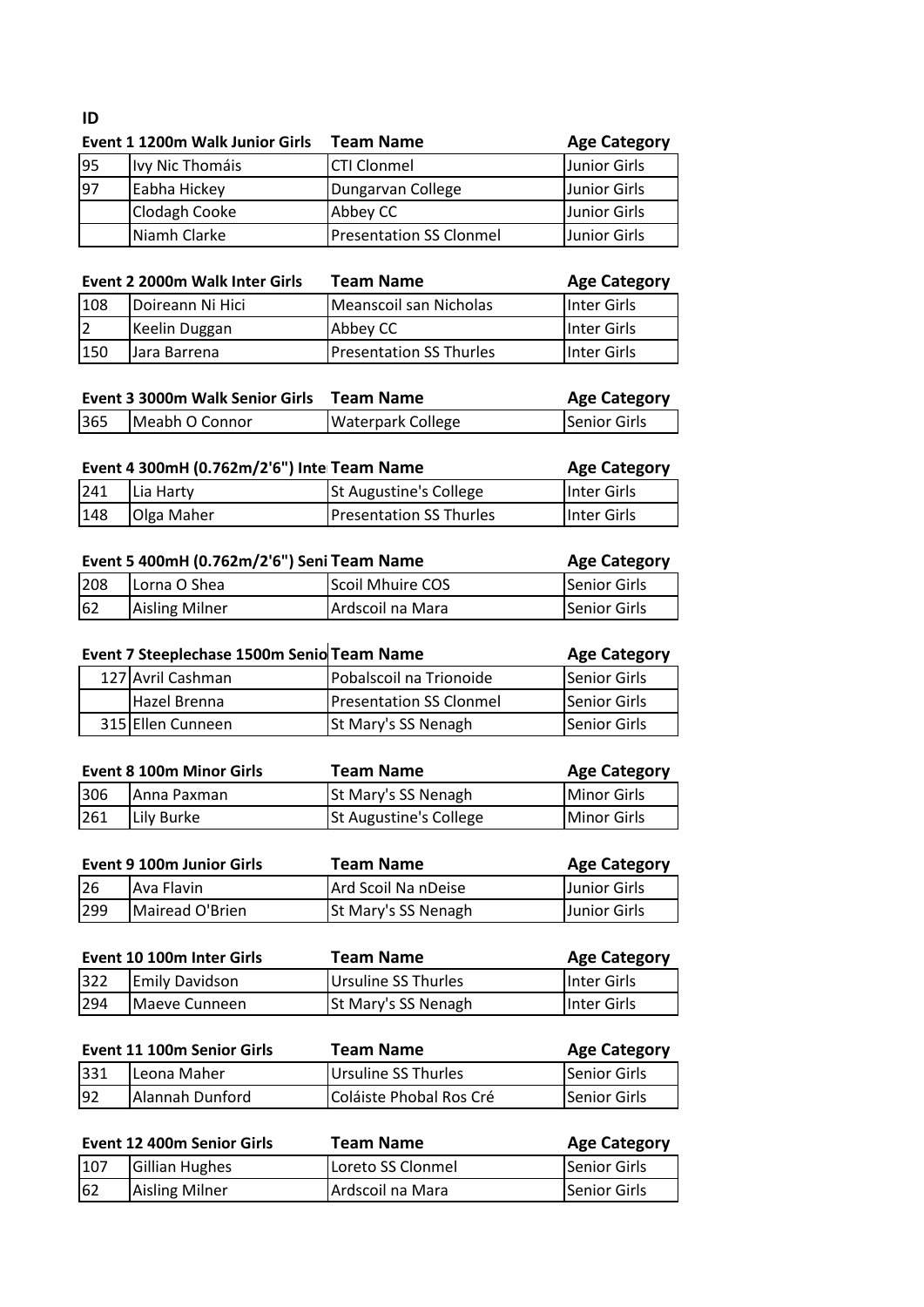|     | Event 13 300m Inter Girls | Team Name                | <b>Age Category</b> |
|-----|---------------------------|--------------------------|---------------------|
| 212 | Niamh Cusack              | St Angela's SS Waterford | Inter Girls         |
| 214 | Libby Murphy              | St Angela's SS Waterford | Inter Girls         |

| Event 14 3k Inter Girls |                | Team Name        | <b>Age Category</b> |
|-------------------------|----------------|------------------|---------------------|
|                         | Caoimhe Phelan | Abbey CC         | Inter Girls         |
| 195                     | Ellen Bolger   | Scoil Mhuire COS | Inter Girls         |

|     | <b>Event 15 3k Senior Girls</b> | <b>Team Name</b>           | <b>Age Category</b> |
|-----|---------------------------------|----------------------------|---------------------|
| 105 | Muireann Duffy                  | Loreto SS Clonmel          | Senior Girls        |
| 128 | Emma Landers                    | Pobalscoil na Trionoide    | lSenior Girls       |
| 314 | Niamh Cunneen                   | <b>St Mary's SS Nenagh</b> | <b>Senior Girls</b> |

| Event 16 75mH (0.686m/2'3") Min Team Name |                   |                         | <b>Age Category</b> |
|-------------------------------------------|-------------------|-------------------------|---------------------|
| 88                                        | Lily Anne O Meara | Coláiste Phobal Ros Cré | Minor Girls         |
| 202                                       | Kate Anthony      | Scoil Mhuire COS        | Minor Girls         |

| Event 17 75mH (0.762m/2'6") Juni Team Name |                |                                | <b>Age Category</b> |
|--------------------------------------------|----------------|--------------------------------|---------------------|
| <b>53</b>                                  | Caoimhe Murphy | Ardscoil na Mara               | Junior Girls        |
|                                            | Emer Brennan   | <b>Presentation SS Clonmel</b> | Junior Girls        |

| Event 18 80mH (0.762m/2'6") Inte Team Name |              |                                 | <b>Age Category</b> |
|--------------------------------------------|--------------|---------------------------------|---------------------|
| 213                                        | Ava Lonergan | <b>St Angela's SS Waterford</b> | Inter Girls         |
| 209                                        | Petre Igwe   | St Angela's SS Waterford        | Inter Girls         |

| Event 19 100mH (0.84m/2'9") Seni Team Name |                   |                          | <b>Age Category</b> |
|--------------------------------------------|-------------------|--------------------------|---------------------|
|                                            | 229 Katie Nolke   | St Angela's SS Waterford | Senior Girls        |
|                                            | 313 Grace Brennan | St Mary's SS Nenagh      | Senior Girls        |

|     | <b>Event 20 800m Minor Girls</b> | <b>Team Name</b>         | <b>Age Category</b> |
|-----|----------------------------------|--------------------------|---------------------|
| 224 | Lucy Clinton                     | St Angela's SS Waterford | Minor Girls         |
| 264 | Aoibheann Ryan                   | St Augustine's College   | Minor Girls         |
| 226 | Fiona Tamen                      | St Angela's SS Waterford | <b>Minor Girls</b>  |

|    | <b>Event 21 800m Junior Girls</b> | <b>Team Name</b>           | <b>Age Category</b> |
|----|-----------------------------------|----------------------------|---------------------|
|    | Abbie Mae McGrath                 | <b>St Mary's SS Nenagh</b> | IJunior Girls       |
| 10 | Moya O'Keefe                      | Abbey CC                   | <b>Junior Girls</b> |
| 13 | Caoimhe Barry                     | Abbey CC                   | IJunior Girls       |

|     | Event 22 800m Inter Girls | <b>Team Name</b>         | <b>Age Category</b> |
|-----|---------------------------|--------------------------|---------------------|
| 212 | Niamh Cusack              | St Angela's SS Waterford | Inter Girls         |
| 334 | <b>Grace Fanning</b>      | <b>Waterpark College</b> | Inter Girls         |
| 93  | Ciara Nic Reamoinn        | ICTI Clonmel             | Inter Girls         |

| Event 23 800m Senior Girls | Team Name                      | <b>Age Category</b> |
|----------------------------|--------------------------------|---------------------|
| 127 Avril Cashman          | Pobalscoil na Trionoide        | Senior Girls        |
| 171 Cathy Ryan Dundon      | <b>Presentation SS Thurles</b> | Senior Girls        |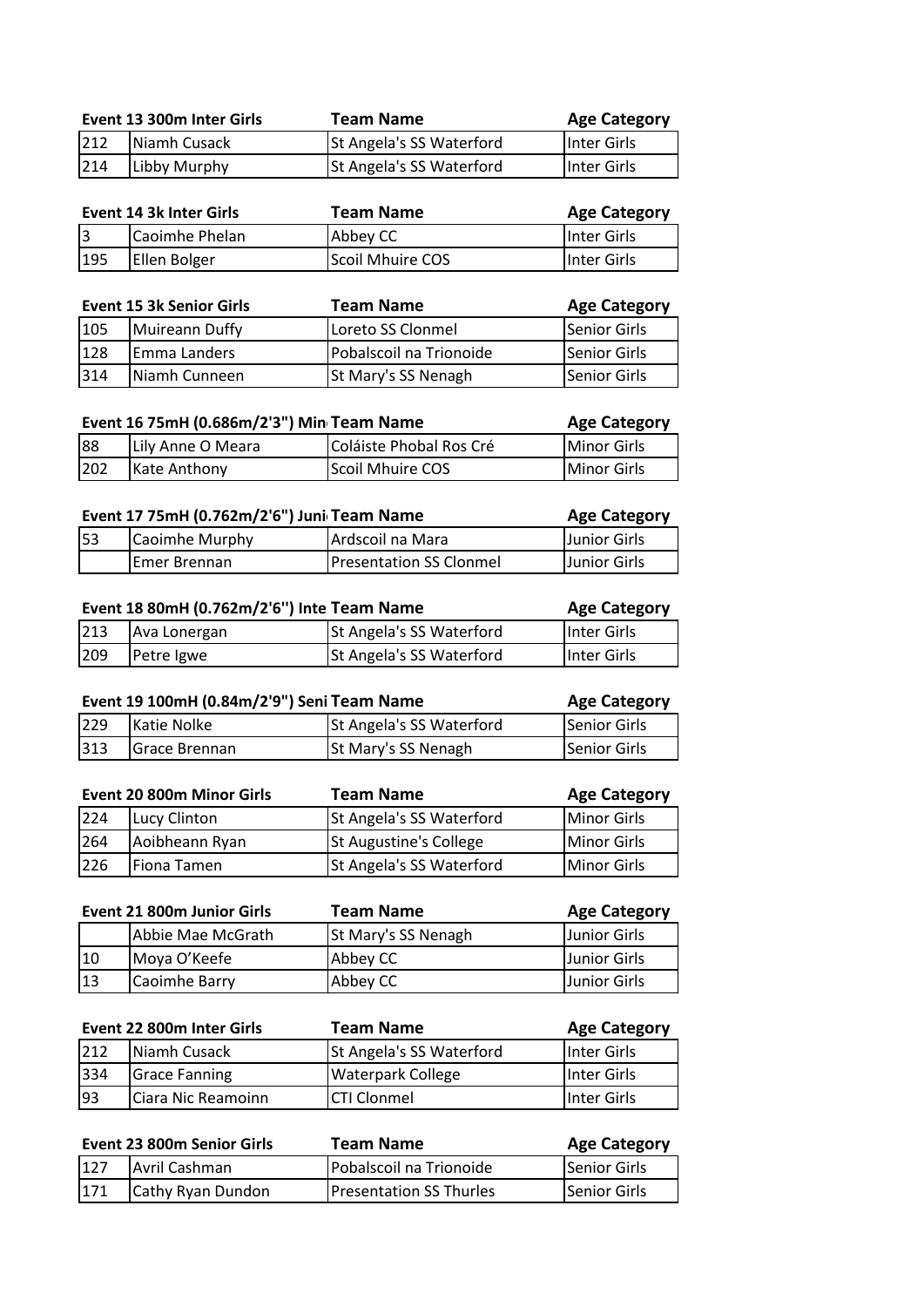| 43 | Aoibhe Murphy | Ard Scoil Na nDeise | Senior Girls |
|----|---------------|---------------------|--------------|

|     | Event 25 200m Junior Girls | Team Name           | <b>Age Category</b> |
|-----|----------------------------|---------------------|---------------------|
| 299 | Mairead O'Brien            | St Mary's SS Nenagh | Junior Girls        |
| 53  | Caoimhe Murphy             | Ardscoil na Mara    | Junior Girls        |

| Event 26 200m Inter Girls |                  | Team Name        | <b>Age Category</b> |
|---------------------------|------------------|------------------|---------------------|
| 191                       | Luiseach Donohue | Scoil Mhuire COS | Inter Girls         |
| l5                        | Niamh Cuddihy    | Abbey CC         | Inter Girls         |

| <b>Event 27 200m Senior Girls</b> |               | Team Name                     | <b>Age Category</b> |
|-----------------------------------|---------------|-------------------------------|---------------------|
| 331                               | Leona Maher   | Ursuline SS Thurles           | Senior Girls        |
| 268                               | Onelia Whelan | <b>St Augustine's College</b> | Senior Girls        |

|     | Event 29 1500m Junior Girls | Team Name                     | <b>Age Category</b> |
|-----|-----------------------------|-------------------------------|---------------------|
| 11  | Charlotte Carpendale        | Abbey CC                      | Junior Girls        |
| 283 | Abigail O'Regan             | St Declan's Kilmacthomas      | Junior Girls        |
| 255 | Sarah Gaffney               | <b>St Augustine's College</b> | <b>Junior Girls</b> |

|     | Event 30 1500m Inter Girls | <b>Team Name</b>         | <b>Age Category</b> |
|-----|----------------------------|--------------------------|---------------------|
| 292 | Jennifer O'Leary           | St Mary's SS Nenagh      | Inter Girls         |
|     | Abbey Mullen               | <b>Waterpark College</b> | Inter Girls         |
| 211 | Muireann Duffin            | St Angela's SS Waterford | Inter Girls         |

|     | Event 31 1500m Senior Girls | <b>Team Name</b>                | <b>Age Category</b> |
|-----|-----------------------------|---------------------------------|---------------------|
| 131 | Emma Murray                 | <b>Presentation Ballingarry</b> | Senior Girls        |
|     | Muireann Duffy              | Loreto SS Clonmel               |                     |
| 315 | <b>IEllen Cunneen</b>       | <b>St Mary's SS Nenagh</b>      | <b>Senior Girls</b> |

| Event 32 mile U16 Girls |                  | Team Name           | <b>Age Category</b> |
|-------------------------|------------------|---------------------|---------------------|
|                         | Eve Dunphy       | Abbey CC            | U16 Girls           |
|                         | Alanna Spillane  | Ursuline SS Thurles |                     |
| 1324                    | Anna O'Callaghan | Ursuline SS Thurles | IU16 Girls          |

| Event 56 4x100m Minor Girls |                               | Team Name                     | <b>Age Category</b> |
|-----------------------------|-------------------------------|-------------------------------|---------------------|
|                             | <b>St Augustine's College</b> | <b>St Augustine's College</b> | Minor Girls         |
|                             | Scoil Mhuire COS              | Scoil Mhuire COS              | <b>IMinor Girls</b> |

| Event 57 4x100m Junior Girls |                     | Team Name           | <b>Age Category</b> |
|------------------------------|---------------------|---------------------|---------------------|
|                              | Ard Scoil Na nDeise | Ard Scoil Na nDeise | Junior Girls        |
|                              | St Mary's SS Nenagh | St Mary's SS Nenagh | <b>Junior Girls</b> |

| Event 58 4x100m Inter Girls |                          | Team Name                       | <b>Age Category</b> |
|-----------------------------|--------------------------|---------------------------------|---------------------|
|                             | St Angela's SS Waterford | <b>St Angela's SS Waterford</b> | Inter Girls         |
|                             | Ursuline SS Thurles      | Ursuline SS Thurles             | Inter Girls         |

| Event 59 4x100m Senior Girls | Team Name           | <b>Age Category</b> |
|------------------------------|---------------------|---------------------|
| Ellen O'Dwyer                | St Mary's SS Nenagh | Senior Girls        |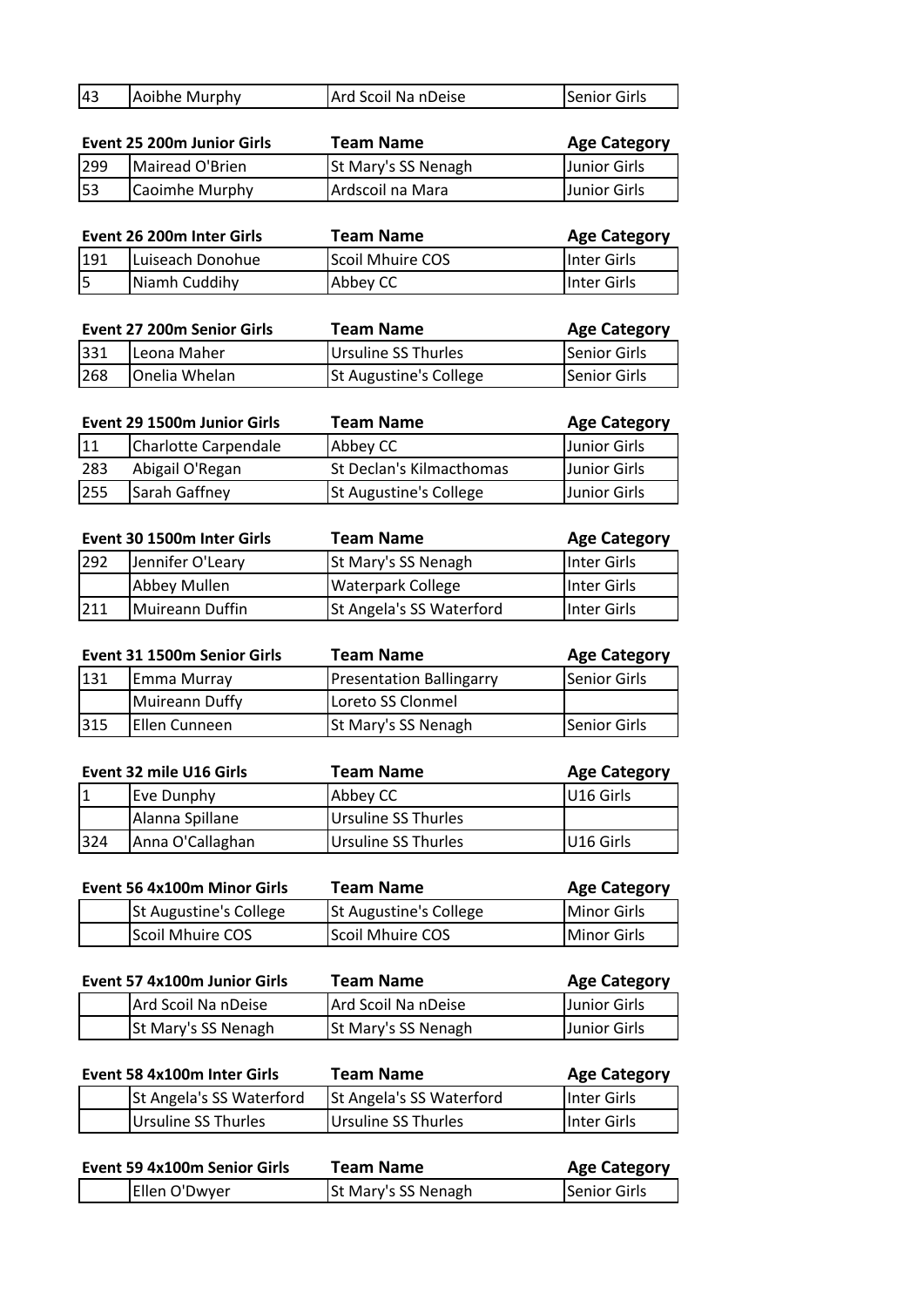|  | Ard Scoil Na nDeise A | Ard Scoil Na nDeise | <b>Senior Girls</b> |
|--|-----------------------|---------------------|---------------------|
|--|-----------------------|---------------------|---------------------|

| Event 60 4x300m Senior Girls |                                | Team Name                      | <b>Age Category</b> |
|------------------------------|--------------------------------|--------------------------------|---------------------|
|                              | Pobalscoil na Trionóide        | Pobalscoil na Trionóide        | Senior Girls        |
|                              | <b>Presentation SS Thurles</b> | <b>Presentation SS Thurles</b> | Senior Girls        |

#### **Event 33 Long Jump Minor Girls**

| lıd | <b>Name</b>       | <b>Team Name</b>              | <b>Age Category</b> |
|-----|-------------------|-------------------------------|---------------------|
| 261 | Lily Burke        | <b>St Augustine's College</b> | <b>IMinor Girls</b> |
| 88  | Lily Anne O Meara | Coláiste Phobal Ros Cré       | <b>Minor Girls</b>  |
| 202 | Kate Anthony      | Scoil Mhuire COS              | Minor Girls         |

#### **Event 34 Long Jump Junior Girls**

| ID  | <b>IName</b>          | <b>Team Name</b>     | <b>Age Category</b> |
|-----|-----------------------|----------------------|---------------------|
| 167 | Eimear Meaney         | <b>Blackwater CS</b> | Junior Girls        |
| 303 | <b>I</b> Katie Howard | St Mary's SS Nenagh  | Junior Girls        |
| 218 | Ellen Rowe            | Waterpark College    | Junior Girls        |

#### **Event 35 Long Jump Inter Girls**

| lID | <b>IName</b>    | <b>Team Name</b>       | <b>Age Category</b> |
|-----|-----------------|------------------------|---------------------|
| 94  | Emma Ní Néill   | <b>CTI Clonmel</b>     | IInter Girls        |
| 230 | Lucy Fitzgerald | St Anne's SS Tipp Town | IInter Girls        |
| 322 | Emily Davidson  | Ursuline SS Thurles    | lInter Girls        |

#### **Event 36 Long Jump Senior Girls**

| lıd | <b>Name</b>             | <b>Team Name</b>         | <b>Age Category</b> |
|-----|-------------------------|--------------------------|---------------------|
| 229 | Katie Nolke             | St Angela's SS Waterford | Senior Girls        |
| 237 | <b>Grace Fitzgerald</b> | St Anne's SS Tipp Town   | Senior Girls        |
| 208 | Lorna O Shea            | Scoil Mhuire COS         | lSenior Girls       |

## **Event 40 Triple Jump Junior Girls**

| lID | <b>IName</b>    | <b>Team Name</b>              | Age Category        |
|-----|-----------------|-------------------------------|---------------------|
| 28  | Ailbhe Morley   | Ard Scoil Na nDeise           | Junior Girls        |
| 256 | Aoife O'Donovan | <b>St Augustine's College</b> | Junior Girls        |
| 258 | Emma O'Donovan  | <b>St Augustine's College</b> | <b>Junior Girls</b> |

## **Event 41 Triple Jump Inter Girls**

| ID  | <b>Name</b>     | <b>Team Name</b>       | <b>Age Category</b> |
|-----|-----------------|------------------------|---------------------|
| 94  | Emma Ní Néill   | <b>CTI Clonmel</b>     | Inter Girls         |
| 230 | Lucy Fitzgerald | St Anne's SS Tipp Town | IInter Girls        |
|     | Eve Dunphy      | Abbey CC               | Inter Girls         |

### **Event 42 Triple Jump Senior Girls**

| ID  | <b>Name</b>      | <b>Team Name</b>              | <b>Age Category</b> |
|-----|------------------|-------------------------------|---------------------|
| 237 | Grace Fitzgerald | St Anne's SS Tipp Town        | Senior Girls        |
| 78  | Louisa Deasy     | Borrisokane CC                | Senior Girls        |
| 270 | Kate Killigrew   | <b>St Augustine's College</b> | Senior Girls        |

### **Event 43 Shot (2.72kg) Minor Girls**

|  | ID | Name<br>-N | Team Name | _ategor <sup></sup><br>' Ασρ |
|--|----|------------|-----------|------------------------------|
|--|----|------------|-----------|------------------------------|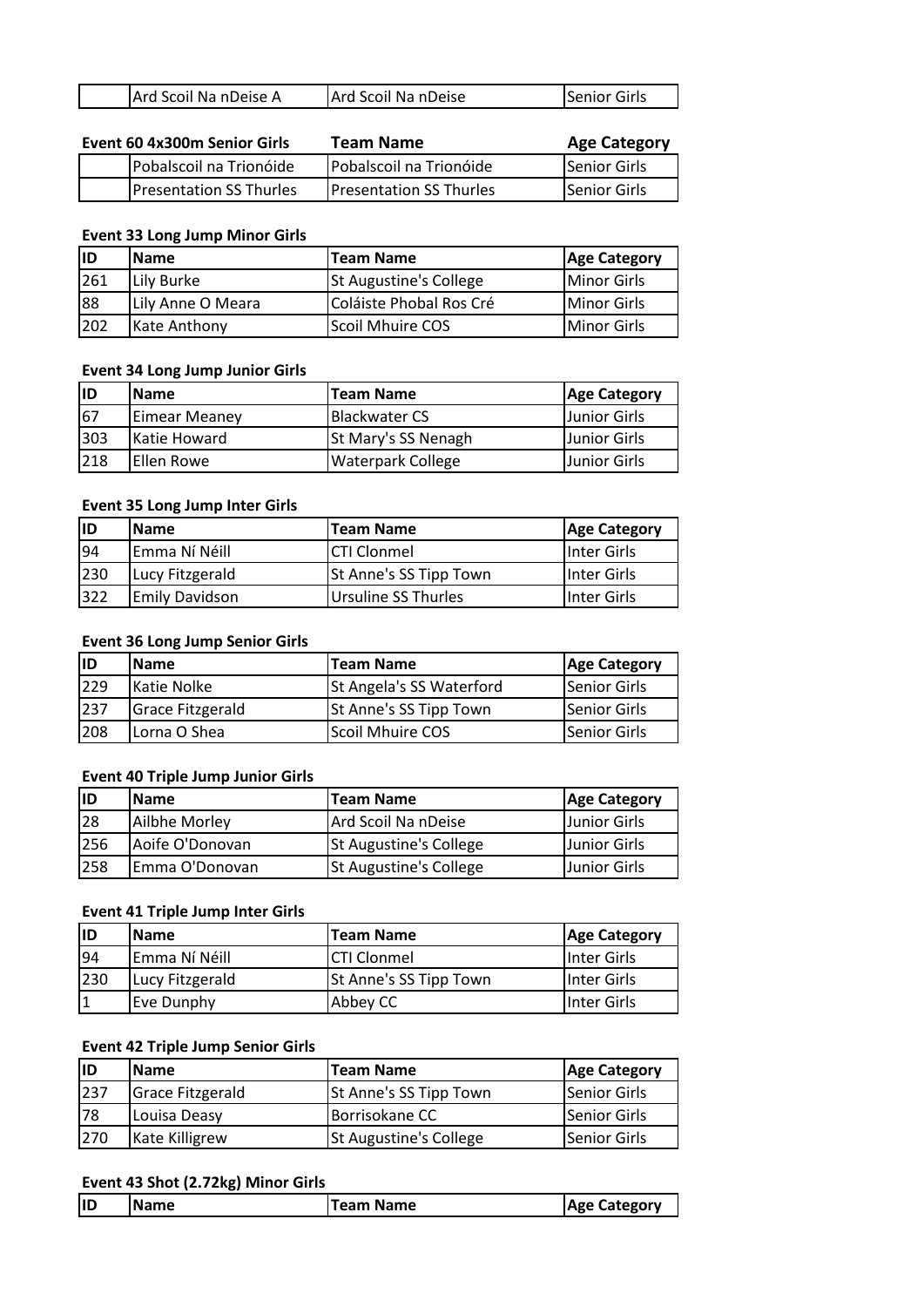| 65  | Maya Rossa     | <b>IBlackwater CS</b>   | <b>Junior Girls</b> |
|-----|----------------|-------------------------|---------------------|
| 190 | Marie Shanahan | Coláiste Phobal Ros Cré | Minor Girls         |
| 330 | Sarah Mcginley | Ursuline SS Thurles     | Minor Girls         |

### **Event 44 Shot (2.72kg) Junior Girls**

| lID | <b>Name</b>          | <b>Team Name</b>                | <b>Age Category</b> |
|-----|----------------------|---------------------------------|---------------------|
| 280 | Rebecca Walsh        | <b>St Declan's Kilmacthomas</b> | IJunior Girls       |
|     | Keelin Byrne         | Abbey CC                        | lJunior Girls       |
|     | 333 Aine O'Ceallaigh | <b>Waterpark College</b>        |                     |

### **Event 45 Shot (3kg) Inter Girls**

| ID  | <b>IName</b>           | <b>Team Name</b>                | <b>Age Category</b> |
|-----|------------------------|---------------------------------|---------------------|
| 214 | Libby Murphy           | <b>St Angela's SS Waterford</b> | lInter Girls        |
| 18  | Katelyn Gardner        | Ard Scoil Na nDeise             | IInter Girls        |
| 151 | <b>IMacerena Perez</b> | <b>Presentation SS Thurles</b>  | Inter Girls         |

#### **Event 46 Shot (4kg) Senior Girls**

| lıd | <b>Name</b>         | <b>ITeam Name</b>                  | <b>Age Category</b>   |
|-----|---------------------|------------------------------------|-----------------------|
| 42  | Sarah Slevin        | Ard Scoil Na nDeise                | Senior Girls          |
| 319 | Mary Kehinde        | <b>St Paul's Community College</b> | <b>I</b> Senior Girls |
| 142 | Amelia Poniedzialek | <b>Presentation SS Clonmel</b>     | lSenior Girls         |

## **Event 47 Discus (0.75kg) Junior Girls**

| lID | <b>IName</b>       | <b>Team Name</b>              | <b>Age Category</b> |
|-----|--------------------|-------------------------------|---------------------|
| 250 | <b>Emily Nolan</b> | <b>St Augustine's College</b> | <b>Junior Girls</b> |

### **Event 48 Discus (1kg) Inter Girls**

| lıD | <b>Name</b>           | <b>Team Name</b>                | <b>Age Category</b>  |
|-----|-----------------------|---------------------------------|----------------------|
| 242 | Saoirse Quinn         | <b>St Augustine's College</b>   | IInter Girls         |
| 19  | <b>Averil Buckley</b> | Ard Scoil Na nDeise             | <b>I</b> Inter Girls |
| 272 | Moya Bowdren          | <b>St Declan's Kilmacthomas</b> | Inter Girls          |

#### **Event 49 Discus (1kg) Senior Girls**

| lıD | <b>IName</b> | <b>Team Name</b>                   | <b>Age Category</b>   |
|-----|--------------|------------------------------------|-----------------------|
| 318 | Julia Kelly  | <b>St Paul's Community College</b> | Senior Girls          |
| 42  | Sarah Slevin | lArd Scoil Na nDeise               | <b>I</b> Senior Girls |

## **Event 50 Javelin (400g) Junior Girls**

| ID | <b>Name</b>      | <b>ITeam Name</b>        | <b>Age Category</b> |
|----|------------------|--------------------------|---------------------|
| 65 | Maya Rossa       | <b>Blackwater CS</b>     | <b>Junior Girls</b> |
| 10 | Moya O'Keefe     | Abbey CC                 | <b>Junior Girls</b> |
|    | Aine O'Callaghan | <b>Waterpark College</b> |                     |

## **Event 51 Javelin (500g) Inter Girls**

| lID | <b>Name</b> | <b>ITeam Name</b>        | <b>Age Category</b> |
|-----|-------------|--------------------------|---------------------|
| 192 | Jade Barrv  | Scoil Mhuire COS         | Inter Girls         |
| 14  | Molly Long  | Abbey CC                 | IInter Girls        |
| 343 | Aoife Rohan | <b>Waterpark College</b> | lInter Girls        |

### **Event 52 Javelin (600g) Senior Girls**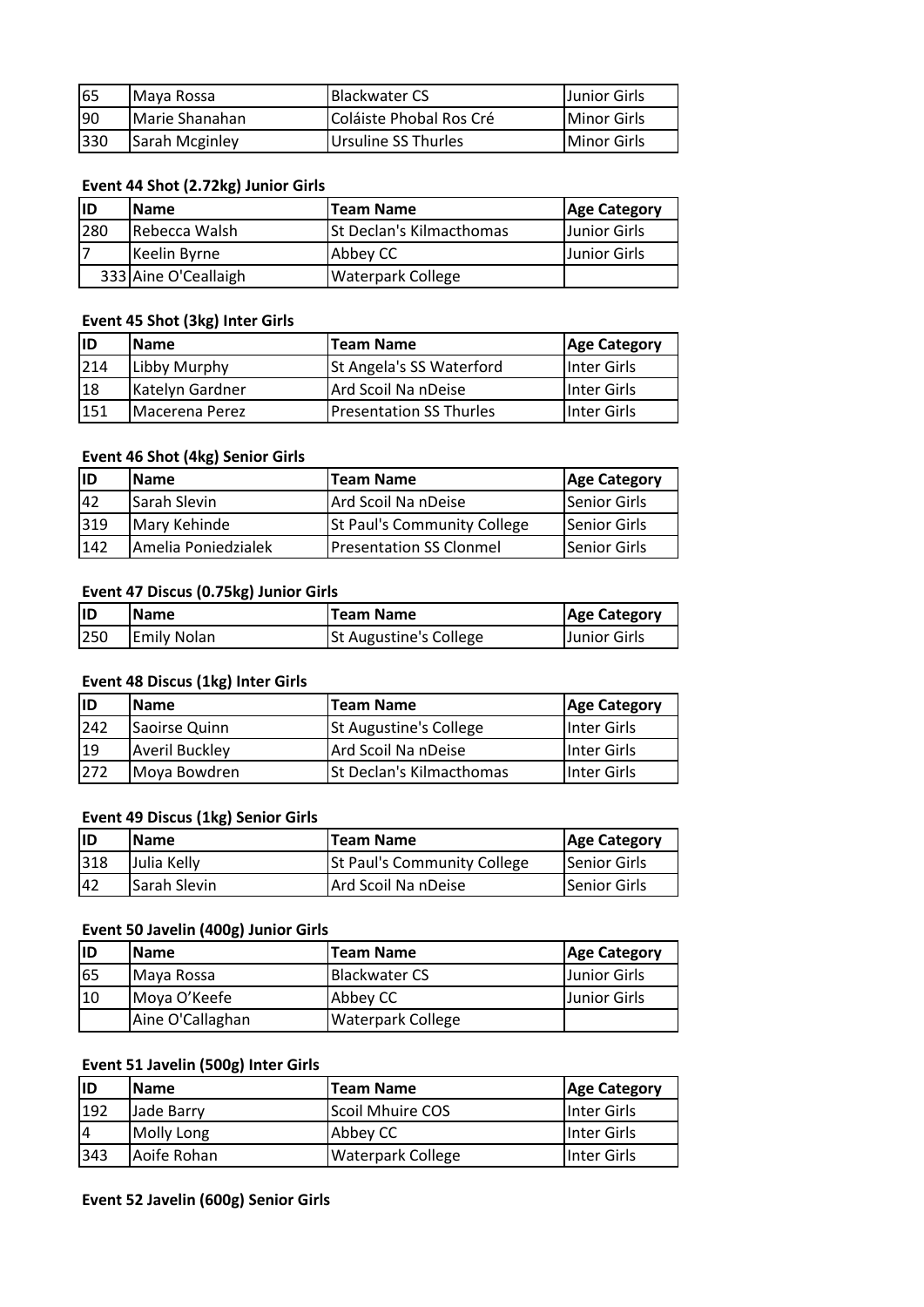| ID  | <b>IName</b> | <b>Team Name</b>                   | <b>Age Category</b>   |
|-----|--------------|------------------------------------|-----------------------|
|     | Hannah Deasy | Borrisokane CC                     |                       |
| 319 | Mary Kehinde | <b>St Paul's Community College</b> | Senior Girls          |
| 238 | Miah Kelly   | St Anne's SS Tipp Town             | <b>I</b> Senior Girls |

#### **Event 53 Hammer (2.5kg) Junior Girls**

| lID | <b>Name</b>           | <b>Team Name</b>              | <b>Age Category</b> |
|-----|-----------------------|-------------------------------|---------------------|
| 247 | Aoife Morrissey       | <b>St Augustine's College</b> | Junior Girls        |
| 246 | <b>I</b> Chloe Hearne | <b>St Augustine's College</b> | Junior Girls        |
| 355 | Grace Kelliher        | <b>Waterpark College</b>      | Junior Girls        |

### **Event 54 Hammer (3kg) Inter Girls**

| <b>IID</b> | <b>Name</b>           | <b>Team Name</b>             | <b>Age Category</b> |
|------------|-----------------------|------------------------------|---------------------|
| 119        | <b>Averil Buckley</b> | Ard Scoil Na nDeise          | Inter Girls         |
|            | 242 Saoirse Quinn     | <b>St Augustines College</b> |                     |

### **Event 55 Hammer (4kg) Senior Girls**

| lıd | <b>IName</b> | <b>Team Name</b>                   | <b>Age Category</b> |
|-----|--------------|------------------------------------|---------------------|
| 318 | Julia Kelly  | <b>St Paul's Community College</b> | Senior Girls        |

#### **Event 37 High Jump Junior Girls**

| lıD | <b>IName</b>         | <b>Team Name</b>                | <b>Age Category</b> |
|-----|----------------------|---------------------------------|---------------------|
| 350 | <b>Ellis Mc Hugh</b> | Waterpark College               | Junior Girls        |
| 13  | Caoimhe Barry        | Abbey CC                        | <b>Junior Girls</b> |
| 215 | IJessica Cooke       | <b>St Angela's SS Waterford</b> | Junior Girls        |

#### **Event 38 High Jump Inter Girls**

| lıd | <b>IName</b>    | <b>Team Name</b>         | <b>Age Category</b> |
|-----|-----------------|--------------------------|---------------------|
| 209 | Petre Igwe      | St Angela's SS Waterford | Inter Girls         |
|     | Annabelle Walsh | Newtown School           | Inter Girls         |

#### **Event 39 High Jump Senior Girls**

| lID  | lName          | <b>Team Name</b>           | <b>Age Category</b> |
|------|----------------|----------------------------|---------------------|
| 1311 | Ellen O'Dwyer  | <b>St Mary's SS Nenagh</b> | Senior Girls        |
| 313  | lGrace Brennan | <b>St Mary's SS Nenagh</b> | lSenior Girls       |
| 129  | Robyn Buckley  | Pobalscoil na Trionoide    | <b>Senior Girls</b> |

## **Event 51 Pole Vault Junior Girls**

| ID   | <b>IName</b>         | <b>Team Name</b>               | <b>Age Category</b> |
|------|----------------------|--------------------------------|---------------------|
| 1029 | <b>Brooke Dooney</b> | <b>St. Augustine's College</b> | IJunior Girls       |
|      | Emma O'Donovan       | St. Augustine's College        | Junior Girls        |
| 1027 | Sarah Molonev        | St. Augustine's College        | Junior Girls        |

## **Event 52 Pole Vault Inter Girls**

| <b>ID</b> | <b>Name</b>      | <b>Team Name</b>        | <b>Age Category</b> |
|-----------|------------------|-------------------------|---------------------|
| 913       | Poppi Devereux   | Pobalscoil na Trionoide | <b>Inter Girls</b>  |
| 914       | Sorcha Kilgannon | Pobalscoil na Trionoide | Inter Girls         |

#### **Event 53 Pole Vault Senior Girls**

| ID<br><b>Name</b><br><b>IAge Category</b><br>Feam Name |  |
|--------------------------------------------------------|--|
|--------------------------------------------------------|--|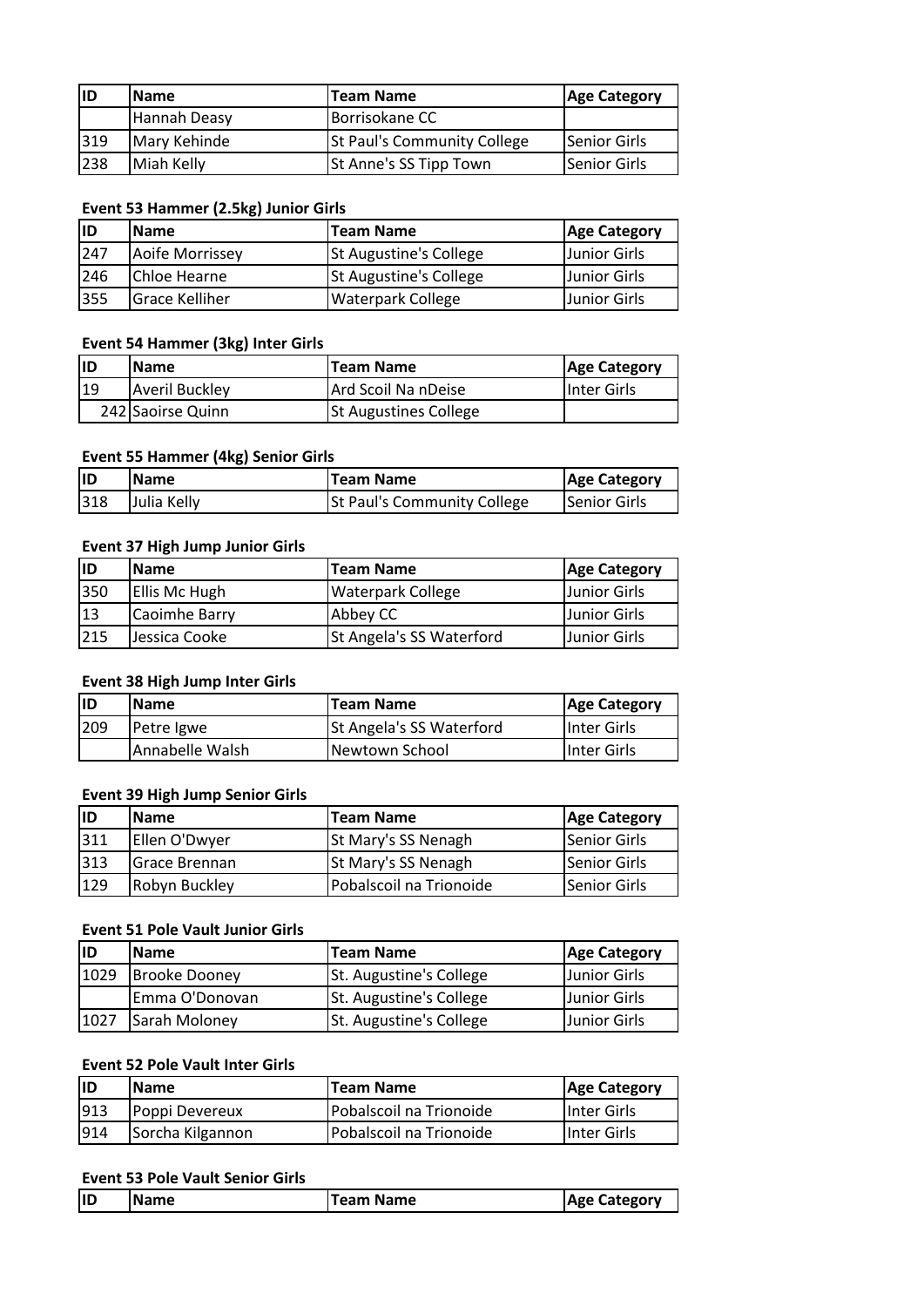| Jodie McGrath | <b>St Mary's Nenagh</b> |  |
|---------------|-------------------------|--|
| Kate Kilgrew  | St. Augustine's College |  |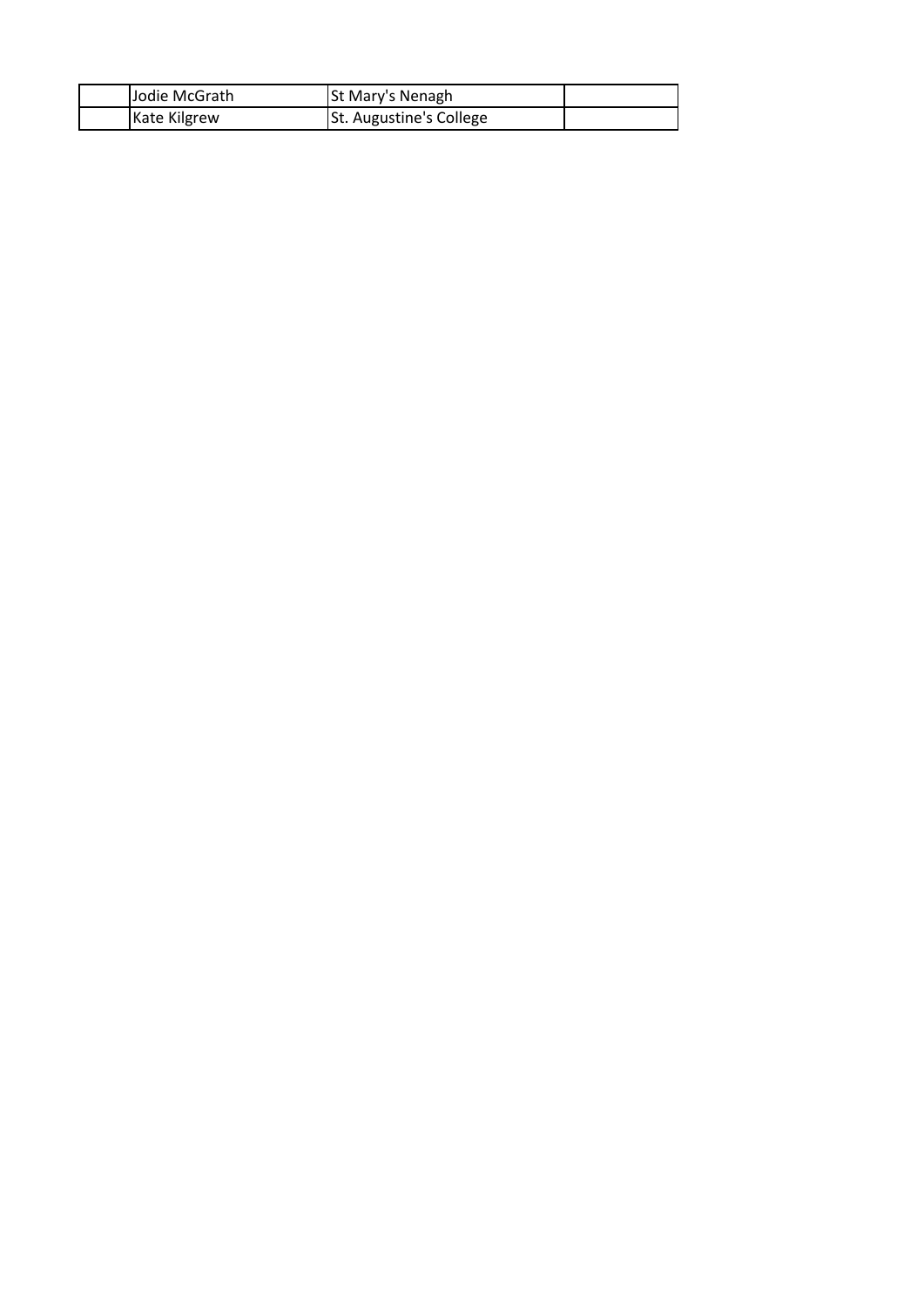| ID       | <b>Name</b>                    | Team Name       | <b>Age Category</b> |
|----------|--------------------------------|-----------------|---------------------|
|          | Event 1 1200m Walk Junior Boys |                 |                     |
| $Q$ $11$ | <b>INdichal Octabiowicz</b>    | $M$ anagh $CBC$ | <b>Lunior Rove</b>  |

## 841 Michal Ostakiewicz \_ \_ \_ Nenagh CBS \_ \_ \_ \_ \_ \_ \_ \_ \_ \_ \_ Junior Boys 849 Martin Heveli **Nenagh CBS** Junior Boys

### **Event 2 2000m Walk Inter Boys**

| 235 | Esdras Irabizi  | Ard Scoil na Mara   | <b>Inter Boys</b> |
|-----|-----------------|---------------------|-------------------|
| 465 | Callum Sloan    | De La Salle College | Inter Boys        |
| 394 | Diarmuid McCabe | <b>ICBS Thurles</b> | <b>Inter Boys</b> |

### **Event 3 3000m Walk Senior Boys**

| 917  | Sam O'Sullivan | <b>Rockwell College</b> | Senior Boys |
|------|----------------|-------------------------|-------------|
| 1102 | Jake Fanning   | Waterpark College       | Senior Boys |

## **Event 4 400mH (0.84/2'9") Inter Boys**

| 801  | Liam O hinsigh     | Meanscoil san Nioclas | Inter Boys |
|------|--------------------|-----------------------|------------|
| 1122 | Filip Miklaszewski | Colaiste Dun Iascaigh | Inter Boys |

### **Event 6 1500m Steeplechase Inter Boys**

| 351 | Dáire O'Donnell | <b>Cashel Community School</b> | Inter Boys        |
|-----|-----------------|--------------------------------|-------------------|
| 869 | Ben Walshe      | Nenagh CBS                     | Inter Boys        |
| 358 | Cian Flaherty   | <b>CBS High School Clonmel</b> | <b>Inter Boys</b> |

## **Event 7 2000m Steeplechase Senior Boys**

| 313 | Darragh Walsh        | IArdscoil Na Mara     | Senior Boys |
|-----|----------------------|-----------------------|-------------|
|     | <b>Edmond Spratt</b> | <b>St Augustine's</b> | Senior Boys |

### **Event 9 200m Junior Boys**

| 983 | Ben Deegan  | St Josephs College Borrisoleigh | Junior Boys |
|-----|-------------|---------------------------------|-------------|
| 348 | ILucas Luby | <b>Cashel Community School</b>  | Junior Boys |

#### **Event 10 200m Inter Boys**

| 422 | <b>JAaron Dunford</b> | Coláiste Phobal Ros Cré         | Inter Boys |
|-----|-----------------------|---------------------------------|------------|
| 995 | Matthew Sage          | St Josephs College Borrisoleigh | Inter Boys |

## **Event 11 200m Senior Boys**

| 1003 | Lewis Doyle            | St Josephs College Borrisoleigh        | Senior Boys |
|------|------------------------|----------------------------------------|-------------|
| 1000 | <b>ITom McCutcheon</b> | <b>St Josephs College Borrisoleigh</b> | Senior Boys |

### **Event 12 800m Minor Boys**

| 836  | lKevin Finn   | Nenagh CBS                     | Minor Boys         |
|------|---------------|--------------------------------|--------------------|
| 1020 | Noah Commins  | <b>St. Augustine's College</b> | <b>IMinor Boys</b> |
| 221  | Michael Barry | Ardscoil Na Mara               | Minor Boys         |

### **Event 13 800m Junior Boys**

| 223 | Conor Walsh | Ardscoil Na Mara              | Junior Boys |
|-----|-------------|-------------------------------|-------------|
| 933 | Ben Qualter | Scoil na mBráithre, Dungarvan | Junior Boys |
| 905 | Roy Doran   | Our Ladys Templemore          | Junior Boys |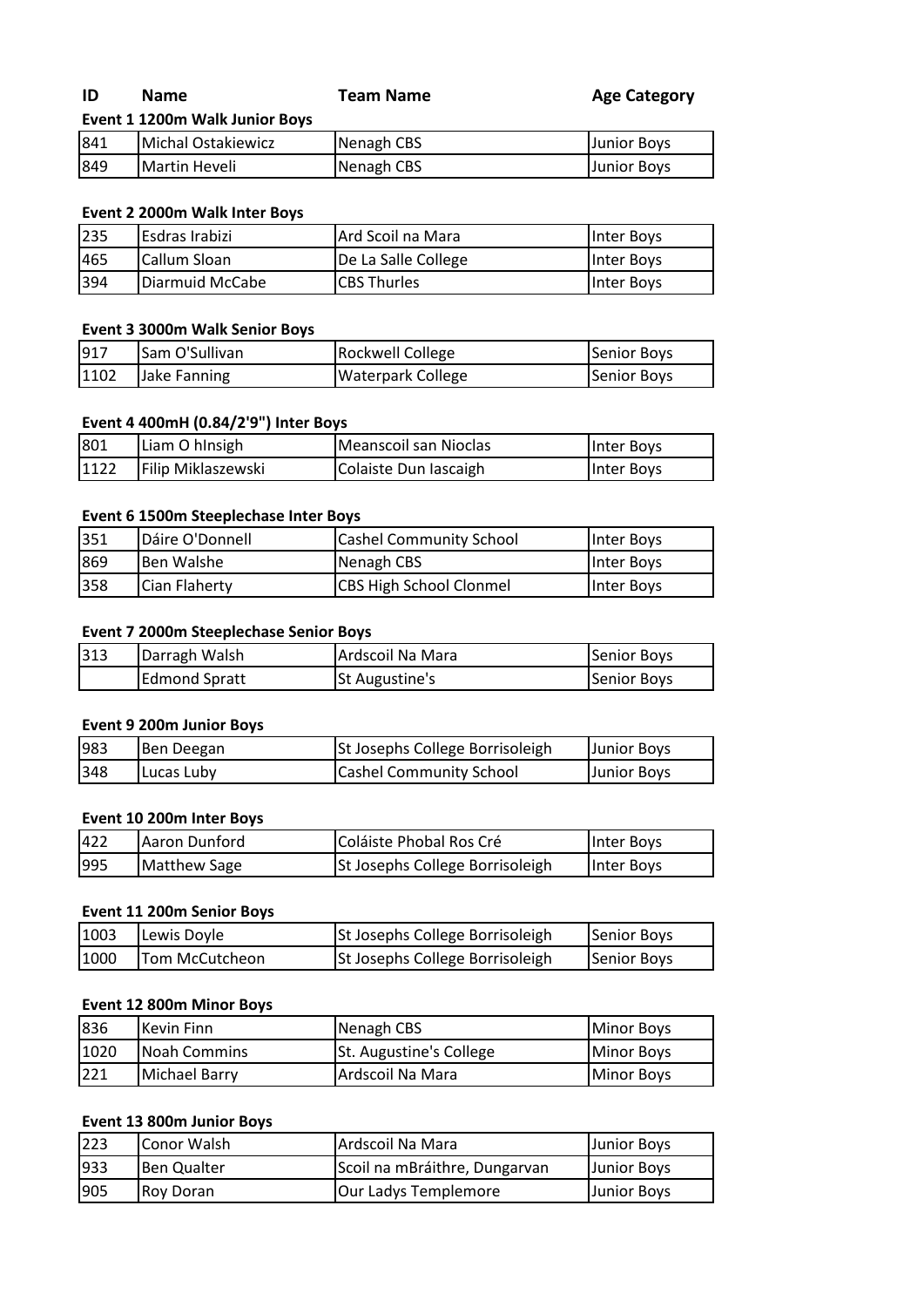#### **Event 14 800m Inter Boys**

| 207 | Eoin Aylward       | Abbey Community College | Inter Boys        |
|-----|--------------------|-------------------------|-------------------|
| 215 | Naoise Gilmartin   | Abbey Community College | <b>Inter Boys</b> |
| 237 | <b>ITom Hallev</b> | Ard Scoil na Mara       | Inter Boys        |

#### **Event 15 800m Senior Boys**

| 1314 | Callum Hurley     | Ardscoil Na Mara | Senior Boys |
|------|-------------------|------------------|-------------|
| 876  | <b>Sean Hayes</b> | Nenagh CBS       | Senior Boys |
| 877  | Sean Moylan       | Nenagh CBS       | Senior Boys |

#### **Event 16 100m Minor Boys**

| 827 | Christopher Diasonama | Nenagh CBS         | Minor Boys |
|-----|-----------------------|--------------------|------------|
| 365 | Zach O'Keefe          | <b>CBS Thurles</b> | Minor Boys |

#### **Event 17 100m Junior Boys**

| 893 | lJoe Burke   | Our Ladys Templemore  | Junior Boys |
|-----|--------------|-----------------------|-------------|
| 816 | Fidel Pululu | <b>Mount Sion CBS</b> | Junior Boys |

#### **Event 18 100m Inter Boys**

| 422 | Aaron Dunford | Coláiste Phobal Ros Cré         | Inter Boys |
|-----|---------------|---------------------------------|------------|
| 995 | Matthew Sage  | St Josephs College Borrisoleigh | Inter Boys |

### **Event 19 100m Senior Boys**

| 1013 | Leo Lehmann | St Paul's Community College | Senior Boys |
|------|-------------|-----------------------------|-------------|
| 468  | David Igwe  | De La Salle College         | Senior Boys |

#### **Event 20 3k Inter Boys**

| 217 | Gearoid Long          | Abbey CC              | Inter Boys |
|-----|-----------------------|-----------------------|------------|
| 864 | Diarmuid Moloney      | Nenagh CBS            | Inter Bovs |
| 497 | Naoise Mac Mhurchadha | Meanscoil san Nioclas | Inter Boys |

#### **Event 21 3k Senior Boys**

| 339 | IJames Tanner         | <b>Borrisokane CC</b> | <b>Senior Boys</b>  |
|-----|-----------------------|-----------------------|---------------------|
| 398 | Alex Crowley          | <b>CBS Thurles</b>    | <b>ISenior Boys</b> |
| 875 | <b>I</b> Luke Purcell | Nenagh CBS            | <b>ISenior Boys</b> |

#### **Event 22 75mH (0.762m/2'6") Minor Boys**

| 1977 | Cormac Healion | St Josephs College Borrisoleigh | Minor Boys |
|------|----------------|---------------------------------|------------|
| 401  | James Woodlock | Colaiste Mhuire Co-Ed Thurles   | Minor Boys |

## **Event 23 80mH (0.84m/2'9") Junior Boys**

| 409 | Dylan Cotter   | Colaiste Mhuire Co-Ed Thurles   | Junior Boys |
|-----|----------------|---------------------------------|-------------|
| 982 | David Rabbitte | St Josephs College Borrisoleigh | Junior Boys |

#### **Event 24 100mH (0.914m/3'0") Inter Boys**

| 461 | Conor Golden  | De La Salle College   | Inter Boys |
|-----|---------------|-----------------------|------------|
| 803 | Cian Moynahan | Meánscoil San Nioclás | Inter Boys |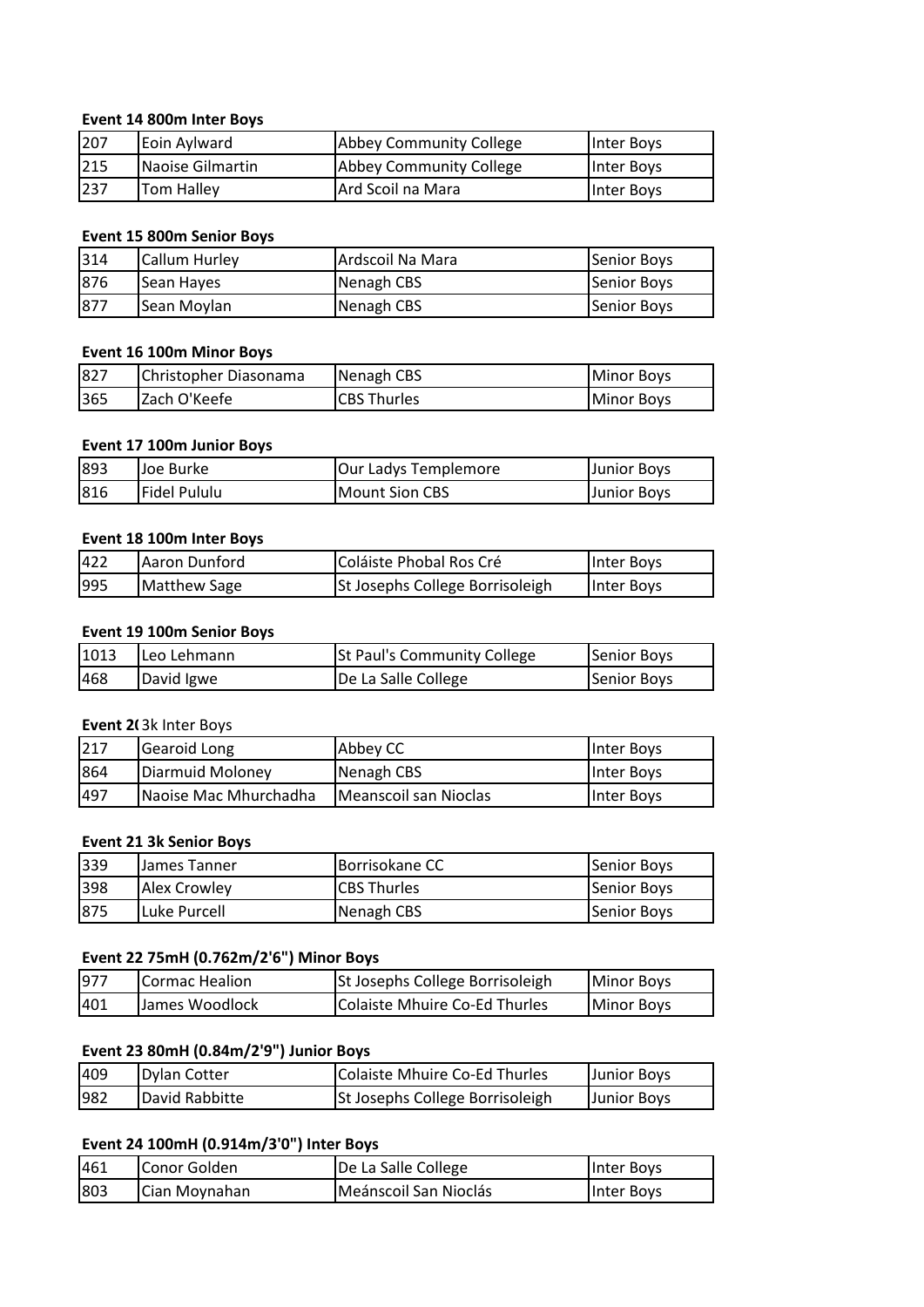## **Event 25 110mH (0.99m/3'3") Senior Boys**

| 312 | <b>IConor Walsh</b> | Ardscoil Na Mara  | Senior Boys |
|-----|---------------------|-------------------|-------------|
| 878 | Justin Dumitra      | <b>CBS Nenagh</b> | Senior Boys |

#### **Event 26 400m Inter Boys**

| 1128 | Ryan St. John         | Colaiste Dun Iascaigh | Inter Boys        |
|------|-----------------------|-----------------------|-------------------|
| 910  | <b>Finan McAleese</b> | Our Ladys Templemore  | <b>Inter Boys</b> |

#### **Event 27 400m Senior Boys**

| 1000 | Tom McCutcheon | St Josephs College Borrisoleigh | Senior Boys |
|------|----------------|---------------------------------|-------------|
| 397  | Mark Davidson  | <b>ICBS Thurles</b>             | Senior Boys |

### **Event 29 1500m Junior Boys**

| 447  | <b>Oisin Langford</b> | De La Salle College           | Junior Boys |
|------|-----------------------|-------------------------------|-------------|
| 409  | Dylan Cotter          | Colaiste Mhuire Co-Ed Thurles | Junior Boys |
| 1080 | Ronan Smyth           | Waterpark College             | Junior Boys |

### **Event 30 1500m Inter Boys**

| 351 | Dáire O'Donnell      | <b>Cashel Community School</b> | <b>Inter Boys</b> |
|-----|----------------------|--------------------------------|-------------------|
| 936 | David Gaffney        | Scoil na mBráithre, Dungarvan  | Inter Boys        |
| 497 | Naoise Mac Murchadha | Meánscoil San Nioclás          | Inter Boys        |

## **Event 31 1500m Senior Boys**

| 470  | Aidan Burke          | De La Salle College      | Senior Boys |
|------|----------------------|--------------------------|-------------|
| 1110 | <b>Harry Colbert</b> | Yeats College, Waterford | Senior Boys |
| 872  | Cian Hodgins         | Nenagh CBS               | Senior Boys |

#### **Event 32 mile Inter Boys**

| 869  | Ben Walshe       | Nenagh CBS     | IInter Bovs       |
|------|------------------|----------------|-------------------|
| 821  | Darragh Corcoran | Mount Sion CBS | Inter Boys        |
| 1092 | Nickey Kiely     | Waterpark      | <b>Inter Boys</b> |

#### **Event 33 4x100m Minor Boys**

|  | St. Augustine's College | <b>IMinor Boys</b> |
|--|-------------------------|--------------------|
|  | NenaghCBS               | <b>IMinor Boys</b> |

#### **Event 34 4x100m Junior Boys**

|  | Our Ladys Templemore | <b>Uunior Boys</b> |
|--|----------------------|--------------------|
|  | De La Salle College  | Junior Boys        |

### **Event 35 4x100m Inter Boys**

|  | De La Salle College       | <b>Inter Boys</b> |
|--|---------------------------|-------------------|
|  | St. Joseph's Borrisoleigh | <b>Inter Boys</b> |

#### **Event 36 4x100m Senior Boys**

|  | : La Salle College<br>De | - י<br>$\cdots$ . The set of $\cdots$<br><b>BOVS</b><br>Sе |
|--|--------------------------|------------------------------------------------------------|
|  |                          |                                                            |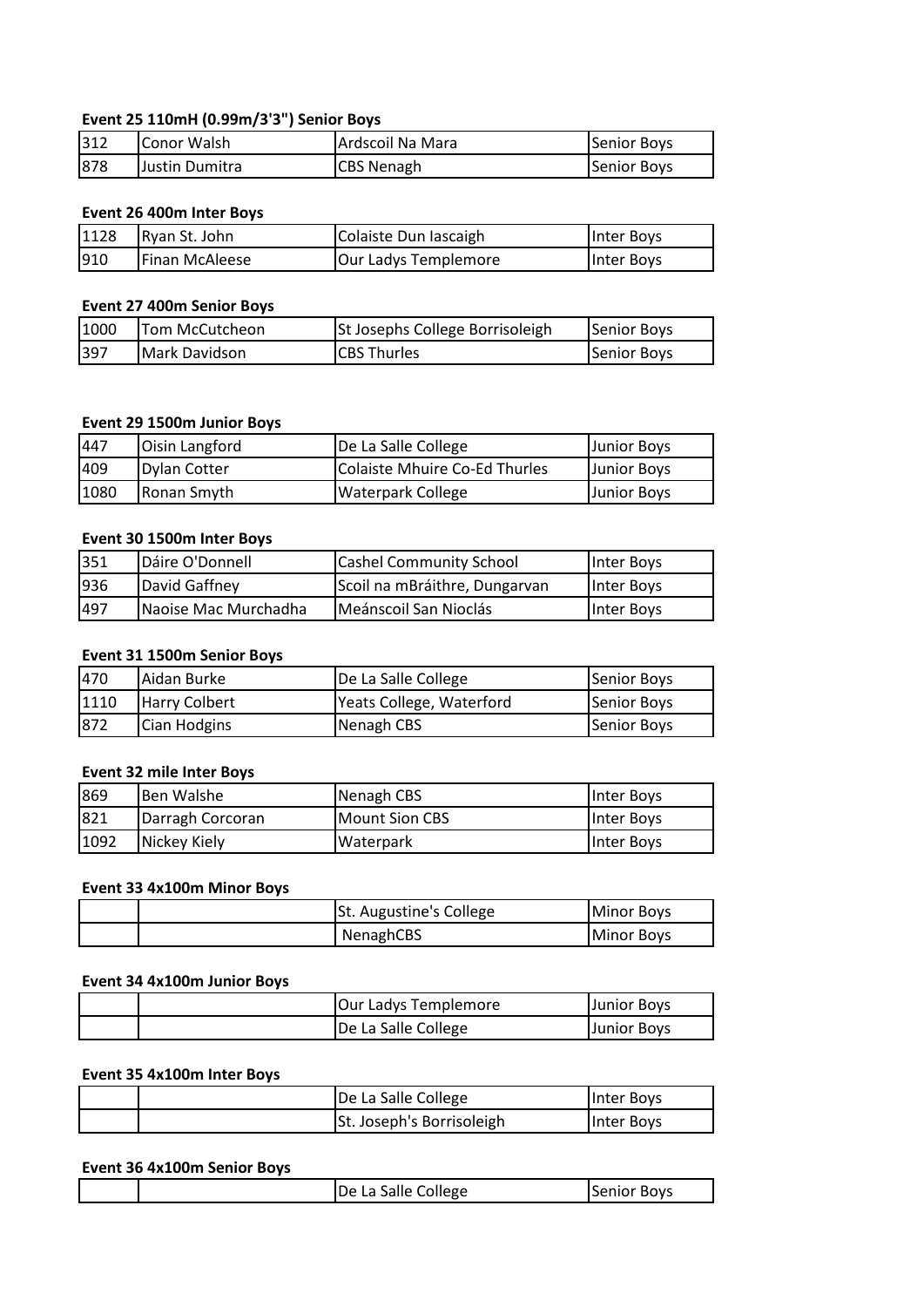| . Josephs College Borrisoleigh<br>St J | <b>Senior Boys</b> |
|----------------------------------------|--------------------|

### **Event 37 4x400m Senior Boys**

|  | <b>Waterpark College</b> | Senior Boys |
|--|--------------------------|-------------|
|  | Nenagh CBS               | Senior Boys |

### **Event 41 Triple Jump Junior Boys**

| Adam O'Brien      | Pobalscoil na Trionoide | Junior Boys |
|-------------------|-------------------------|-------------|
| Vladimir Boutenko | Pobalscoil na Trionoide | Junior Boys |
| Killian Peters    | Col Dun lascaigh        | Junior Boys |

#### **Event 42 Triple Jump Inter Boys**

| lıd | <b>Name</b>           | <b>Team Name</b>               | <b>Age Category</b> |
|-----|-----------------------|--------------------------------|---------------------|
| 216 | <b>I</b> Keelin Roche | <b>Abbey Community College</b> | <b>Inter Boys</b>   |
| 207 | Eoin Aylward          | <b>Abbey Community College</b> | Inter Boys          |
|     | Sean Gibney           | <b>Waterpark College</b>       |                     |

#### **Event 43 Triple Jump Senior Boys**

| lıd  | <b>Name</b>   | <b>Team Name</b>            | <b>Age Category</b> |
|------|---------------|-----------------------------|---------------------|
| 313  | Darragh Walsh | Ardscoil Na Mara            | Senior Boys         |
| 1109 | lAdam Browne  | <b>Waterpark College</b>    | Senior Boys         |
| 1016 | Taiwo Adai    | St Paul's Community College | Senior Boys         |

#### **Event 44 Long Jump Minor Boys**

| lıd  | <b>IName</b>             | <b>Team Name</b>              | <b>Age Category</b> |
|------|--------------------------|-------------------------------|---------------------|
| 472  | Phoenix O Farrell Rooney | Gaulross Academy, Borrisokane | Minor Boys          |
| 1026 | Ivan Nugent              | St. Augustine's College       | Minor Boys          |
| 372  | Conor Kennedy            | <b>CBS Thurles</b>            | Minor Boys          |

### **Event 45 Long Jump Junior Boys**

| lID | <b>Name</b>     | <b>Team Name</b>                   | <b>Age Category</b> |
|-----|-----------------|------------------------------------|---------------------|
| 317 | Fionn Schurmann | <b>Blackwater Community School</b> | Junior Boys         |
| 222 | Paddy Walsh     | Ardscoil Na Mara                   | Junior Boys         |
| 962 | Ben Latham      | St Declan's Kilmacthomas           | <b>Junior Boys</b>  |

#### **Event 46 Long Jump Inter Boys**

| lıd | <b>Name</b>         | Team Name                      | <b>Age Category</b> |
|-----|---------------------|--------------------------------|---------------------|
| 216 | Keelin Roche        | <b>Abbey Community College</b> | <b>Inter Boys</b>   |
| 332 | Matthew Hardy       | Borrisokane CC                 | Inter Boys          |
| 823 | <b>Adrian Slims</b> | Mount Sion CBS                 | Inter Boys          |

### **Event 47 Long Jump Senior Boys**

| ID   | <b>Name</b>        | <b>Team Name</b>               | <b>Age Category</b> |
|------|--------------------|--------------------------------|---------------------|
| 879  | Mark Carroll       | Nenagh CBS                     | Senior Boys         |
| 1063 | lEoin Beauaventura | St. Augustine's College        | Senior Boys         |
| 361  | lJack Boland       | <b>CBS High School Clonmel</b> | Senior Boys         |

### **Event 54 Shot (3kg) Minor Boys**

| IID | <b>Name</b>   | <b>Team Name</b>   | <b>Age Category</b> |
|-----|---------------|--------------------|---------------------|
| 371 | Darragh Doyle | <b>CBS Thurles</b> | Minor Boys          |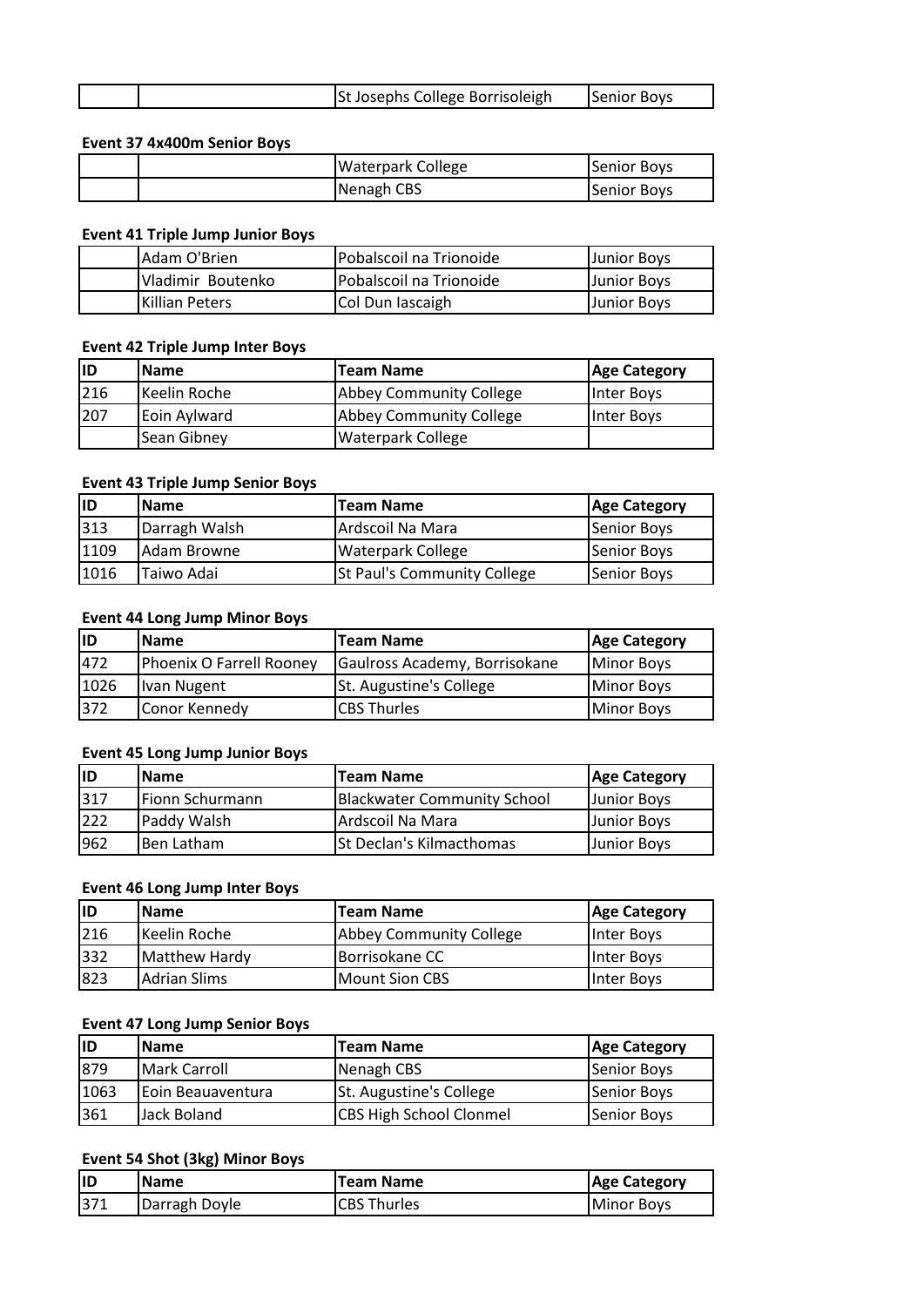| 974  | <b>Oisin Ryan</b> | St Josephs College Borrisoleigh | <b>IMinor Boys</b> |
|------|-------------------|---------------------------------|--------------------|
| 1024 | Donnacha Fee      | St Augustine's College          |                    |

## **Event 55 Shot (4kg) Junior Boys**

| <b>ID</b> | <b>Name</b>           | <b>Team Name</b>        | <b>Age Category</b> |
|-----------|-----------------------|-------------------------|---------------------|
| 1031      | Jonathan Tutty        | St. Augustine's College | Junior Boys         |
| 894       | Oisin O Shea          | Our Ladys Templemore    | Junior Boys         |
| 1034      | Michael Horgan        | St. Augustine's College |                     |
|           | <b>Bobbie Gleeson</b> | Our Ladys Templemore    | Junior Boys         |

### **Event 56 Shot (5kg) Inter Boys**

| lid  | <b>Name</b>   | <b>Team Name</b>               | <b>Age Category</b> |
|------|---------------|--------------------------------|---------------------|
| 1042 | Corey Scanlon | St. Augustine's College        | Inter Boys          |
| 1048 | David Horgan  | <b>St. Augustine's College</b> | Inter Boys          |
| 237  | Tom Halley    | Ard Scoil na Mara              | Inter Boys          |

## **Event 57 Shot (6kg) Senior Boys**

| lıd | <b>Name</b>           | <b>Team Name</b>                   | <b>Age Category</b> |
|-----|-----------------------|------------------------------------|---------------------|
| 944 | <b>Paul Mullarkey</b> | Scoil na mBráithre, Dungarvan      | Senior Boys         |
| 319 | Stephan Roche         | Pobalscoil na Trionoide            | Senior Boys         |
| 322 | <b>I</b> Shane Cronin | <b>Blackwater Community School</b> | Senior Boys         |

## **Event 58 Discus (1kg) Junior Boys**

| lID  | <b>IName</b>       | <b>Team Name</b>        | <b>Age Category</b> |
|------|--------------------|-------------------------|---------------------|
| 1035 | David Conroy-Fahey | St. Augustine's College | Junior Boys         |
| 1028 | Shay Kirwan        | St. Augustine's College | Junior Boys         |
| 492  | Szymon Dera        | Meánscoil San Nioclás   | <b>Junior Boys</b>  |

## **Event 59 Discus (1.5kg) Inter Boys**

| <b>ID</b> | <b>IName</b>       | <b>Team Name</b>                | Age Category |
|-----------|--------------------|---------------------------------|--------------|
|           | 1042 Corey Scanlon | <b>St. Augustine's College</b>  | Inter Boys   |
|           | 940 Tom Feerick    | Scoil na mBráithre, Dungarvan   | Inter Boys   |
|           | 967 Andrew Scanlon | <b>St Declan's Kilmacthomas</b> | Inter Boys   |

### **Event 60 Discus (1.75kg) Senior Boys**

| lıD | <b>Name</b>     | <b>Team Name</b>                | <b>Age Category</b> |
|-----|-----------------|---------------------------------|---------------------|
| 968 | David Scanlon   | <b>St Declan's Kilmacthomas</b> | <b>Senior Boys</b>  |
| 336 | lAdrian Dockerv | Borrisokane CC                  | <b>ISenior Boys</b> |
| 999 | Brendan Scully  | Pobalscoil na Trionoide         | Senior Boys         |

### **Event 61 Javelin (600g) Junior Boys**

| lid  | <b>Name</b>       | <b>Team Name</b>               | <b>Age Category</b> |
|------|-------------------|--------------------------------|---------------------|
| 203  | Daire Casey Power | Abbey Community College        | Junior Boys         |
| 929  | James Feerick     | Scoil na mBráithre, Dungarvan  | Junior Boys         |
| 1038 | Victor Pettit     | <b>St. Augustine's College</b> | <b>Junior Boys</b>  |

## **Event 62 Javelin (700g) Inter Boys**

| <b>ID</b> | <b>Name</b>     | <b>Team Name</b>                | Age Category      |
|-----------|-----------------|---------------------------------|-------------------|
| 967       | IAndrew Scanlon | <b>St Declan's Kilmacthomas</b> | <b>Inter Boys</b> |
| 235       | Esdras Irabizi  | Ardscoil Na Mara                | IInter Bovs       |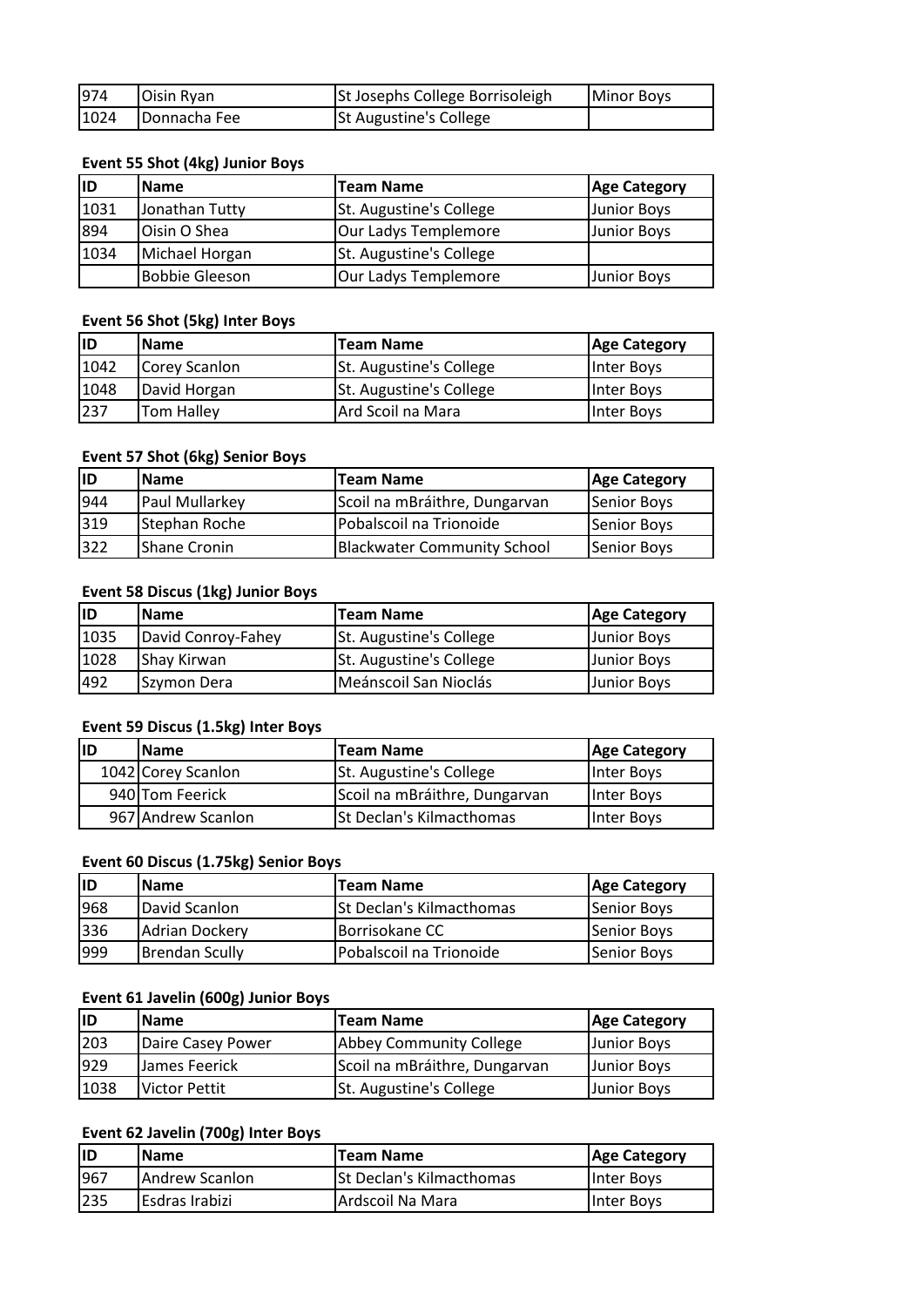| De La Salle College<br>Emmet W<br><b>Inter Boys</b> |  |
|-----------------------------------------------------|--|
|-----------------------------------------------------|--|

### **Event 63 Javelin (800g) Senior Boys**

| lıd  | <b>IName</b>  | <b>Team Name</b>                | <b>Age Category</b> |
|------|---------------|---------------------------------|---------------------|
| 968  | David Scanlon | <b>St Declan's Kilmacthomas</b> | Senior Boys         |
| 1109 | IAdam Browne  | <b>Waterpark College</b>        | Senior Boys         |
| 1016 | Taiwo Adai    | St Paul's Community College     | Senior Boys         |

### **Event 64 Hammer (4kg) Junior Boys**

| lıd  | <b>Name</b>    | <b>Team Name</b>        | <b>Age Category</b> |
|------|----------------|-------------------------|---------------------|
| 328  | Adam Bourke    | Borrisokane CC          | Junior Boys         |
| 1031 | Jonathan Tutty | St. Augustine's College | <b>Junior Boys</b>  |
| 1039 | Victor Petitio | St. Augustine's College | <b>Junior Boys</b>  |
|      | Bobbie Gleeson | Our Lady's Templemore   | <b>Junior Boys</b>  |

## **Event 65 Hammer (5kg) Inter Boys**

| lid | <b>Name</b>          | <b>Team Name</b>        | <b>Age Category</b> |
|-----|----------------------|-------------------------|---------------------|
| 210 | Emmet O'Neil         | Abbey Community College | Inter Boys          |
| 909 | <b>I</b> Brian Quinn | Our Ladys Templemore    | Inter Boys          |
| 908 | Donnacha Cantwell    | Our Ladys Templemore    | Inter Boys          |

## **Event 66 Hammer (6kg) Senior Boys**

| IID  | <b>Name</b>      | <b>Team Name</b>              | <b>Age Category</b> |
|------|------------------|-------------------------------|---------------------|
| 1417 | IAzuolas Varnele | Colaiste Mhuire Co-Ed Thurles | Senior Boys         |

#### **Event 38 High Jump Junior Boys**

| lıD | lName             | <b>Team Name</b>              | <b>Age Category</b> |
|-----|-------------------|-------------------------------|---------------------|
| 998 | Adam O'Brien      | Pobalscoil na Trionoide       |                     |
| 997 | Vladamir Boutenko | Pobalscoil na Trionoide       |                     |
| 929 | IJames Feerick    | Scoil na mBráithre, Dungarvan | <b>Uunior Boys</b>  |

#### **Event 39 High Jump Inter Boys**

| lıd | <b>IName</b> | <b>Team Name</b>              | <b>Age Category</b> |
|-----|--------------|-------------------------------|---------------------|
| 911 | Cathal Ryan  | Our Ladys Templemore          | Inter Boys          |
| 940 | lTom Feerick | Scoil na mBráithre, Dungarvan | Inter Boys          |
|     | Ilsaac Carew | Abbey CC                      |                     |

#### **Event 40 High Jump Senior Boys**

| ID   | <b>Name</b>               | <b>Team Name</b>                   | <b>Age Category</b> |
|------|---------------------------|------------------------------------|---------------------|
| 312  | Conor Walsh               | Ardscoil Na Mara                   | Senior Boys         |
| 1017 | Tioluwalashe Onafeso      | <b>St Paul's Community College</b> | Senior Boys         |
| 1063 | <b>IEoin Beauaventura</b> | <b>St. Augustine's College</b>     | Senior Boys         |

## **Event 48 Pole Vault Junior Boys**

| ID   | <b>Name</b>      | <b>Team Name</b>        | <b>Age Category</b> |
|------|------------------|-------------------------|---------------------|
| 1023 | IAaron Curran    | St. Augustine's College | <b>Junior Boys</b>  |
| 1025 | Adam Fitzpatrick | St. Augustine's College | <b>Junior Boys</b>  |
|      |                  |                         |                     |

#### **Event 49 Pole Vault Inter Boys**